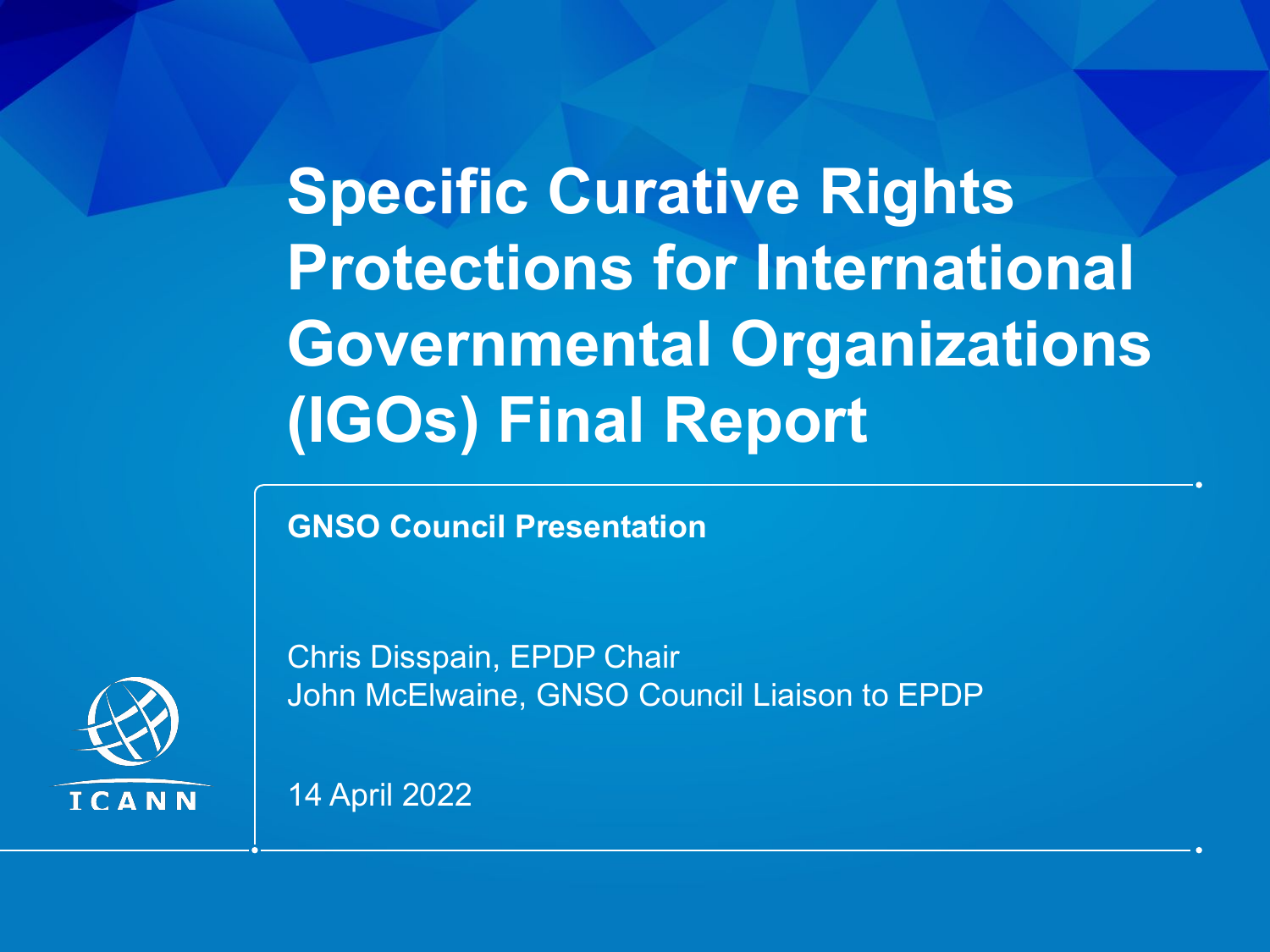### **Recs to Modify Existing Operational Practice**

#### **Timeline to Final Report**

- April 2019, the GNSO Council [approved](https://gnso.icann.org/en/council/resolutions#201905) the first four recommendations from the IGO-INGO Access to Curative Rights Protection Policy Development Process (PDP), but not Recommendation #5, which the Council referred to the Review of All Rights Protection Mechanisms (RPMs) PDP, for it to consider as part of its Phase 2 work;
- January 2020, the GNSO Council [approved](https://gnso.icann.org/en/council/resolutions/2020-current#20200123-2) an Addendum to the RPMs PDP Charter that created an IGO Work Track to address the concerns that Councilors had expressed regarding Recommendation #5 of the IGO-INGO Access to Curative Rights Protections PDP;
- October 2020, the GNSO Council launched a call for [expressions of interest](https://www.icann.org/en/system/files/files/eoi-igo-work-track-chair-26oct20-en.pdf) for a Chair of the IGO Work Track and a [call](https://gnso.icann.org/sites/default/files/file/field-file-attach/igo-work-track-call-volunteers-27oct20-en.pdf) [for volunteers](https://gnso.icann.org/sites/default/files/file/field-file-attach/igo-work-track-call-volunteers-27oct20-en.pdf) from the groups identified in the Addendum;
- January 2021, Phase 1 of the RPMs PDP concluded in with the GNSO Council's approval of all its thirty-five recommendations;
- August 2021, in accordance with its [Expedited Policy Development Process \(EPDP\) Manual,](https://gnso.icann.org/en/council/annex-4-epdp-manual-24oct19-en.pdf) the GNSO Council approved the initiation of an EPDP to carry forward the work and momentum of the IGO Work Track as a purely procedural matter, with the [EPDP Charter](https://gnso.icann.org/sites/default/files/file/field-file-attach/specific-crp-igo-epdp-charter-16aug21-en.pdf) reflecting the same scope of work as was outlined in the Addendum;
- September 2021, the EPDP team published its [Initial Report](https://gnso.icann.org/en/issues/specific-crp-igo-epdp-initial-report-preliminary-recommendations-14sep21-en.pdf) for [Public Comment](https://www.icann.org/en/public-comment/proceeding/initial-report-epdp-specific-curative-rights-protections-igos-14-09-2021);
- EPDP team [reviewed](https://community.icann.org/x/PASlCg) the comments and amended its [proposed recommendations](https://community.icann.org/x/PwG7Cg) as it considered necessary, based on the input received and the EPDP team's continued deliberations;
- The EPDP team is proposing five final recommendations in its Final Report, which are intended to be interdependent (as outlined in Section 13 of the [PDP Manual\)](https://gnso.icann.org/sites/default/files/file/field-file-attach/specific-crp-igo-epdp-charter-16aug21-en.pdf) and which have attained "Full Consensus" within the EPDP team;
- The EPDP delivered its [Final Report](https://gnso.icann.org/en/issues/epdp-specific-crp-igo-final-report-02apr22-en.pdf) to the GNSO Council on 4 April 2022.

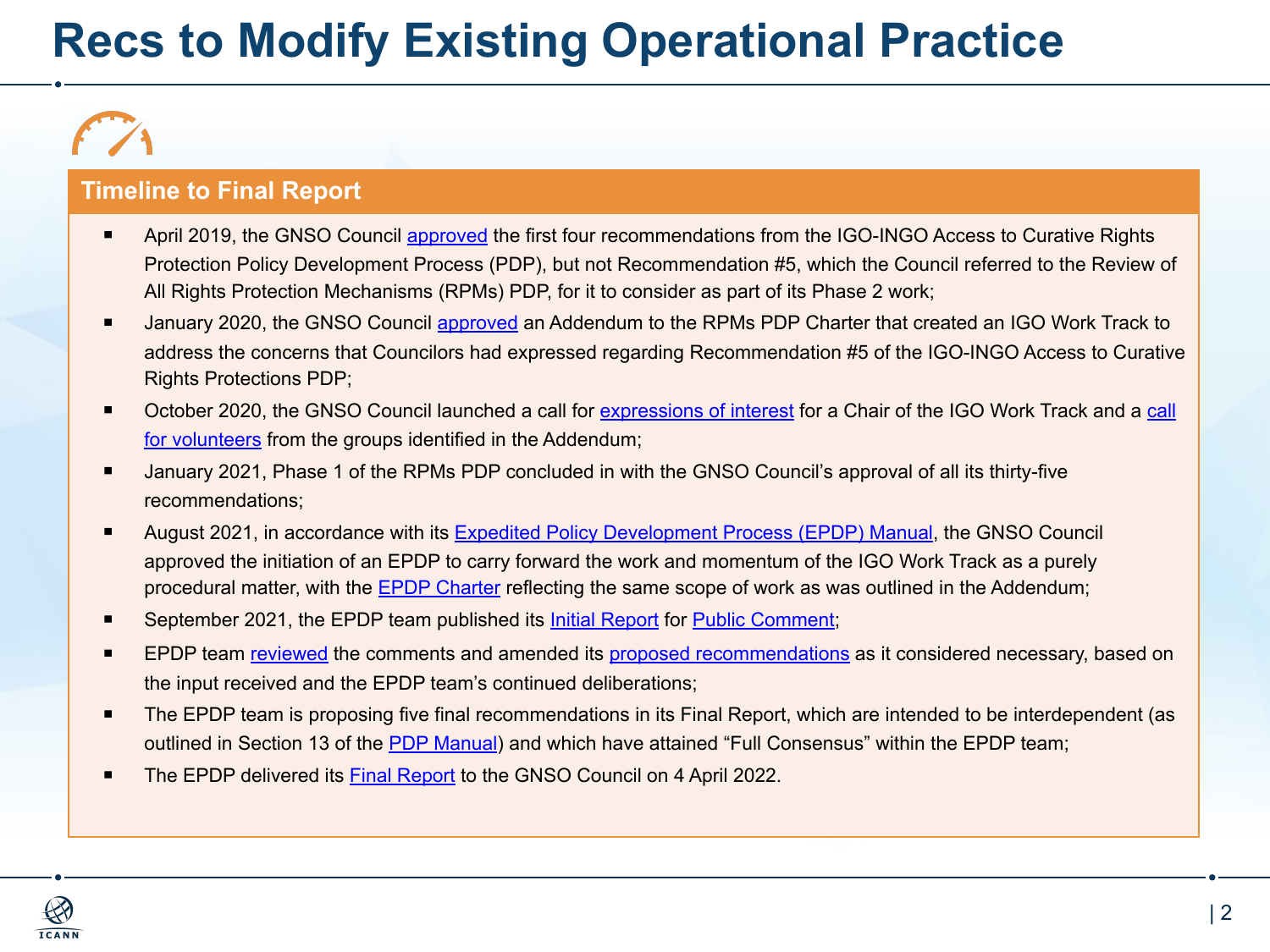#### **Recommendations Overview**

**Recommendation #1: Definition of "IGO Complainant"**

**Recommendation #2: Exemption from Submission to "Mutual Jurisdiction"**

```
Recommendation #3: Arbitral Review following a UDRP 
Proceeding
```

```
Recommendation #4: Arbitral Review following a URS 
Proceeding
```

```
Recommendation #5: Applicable Law for Arbitration 
Proceedings
```


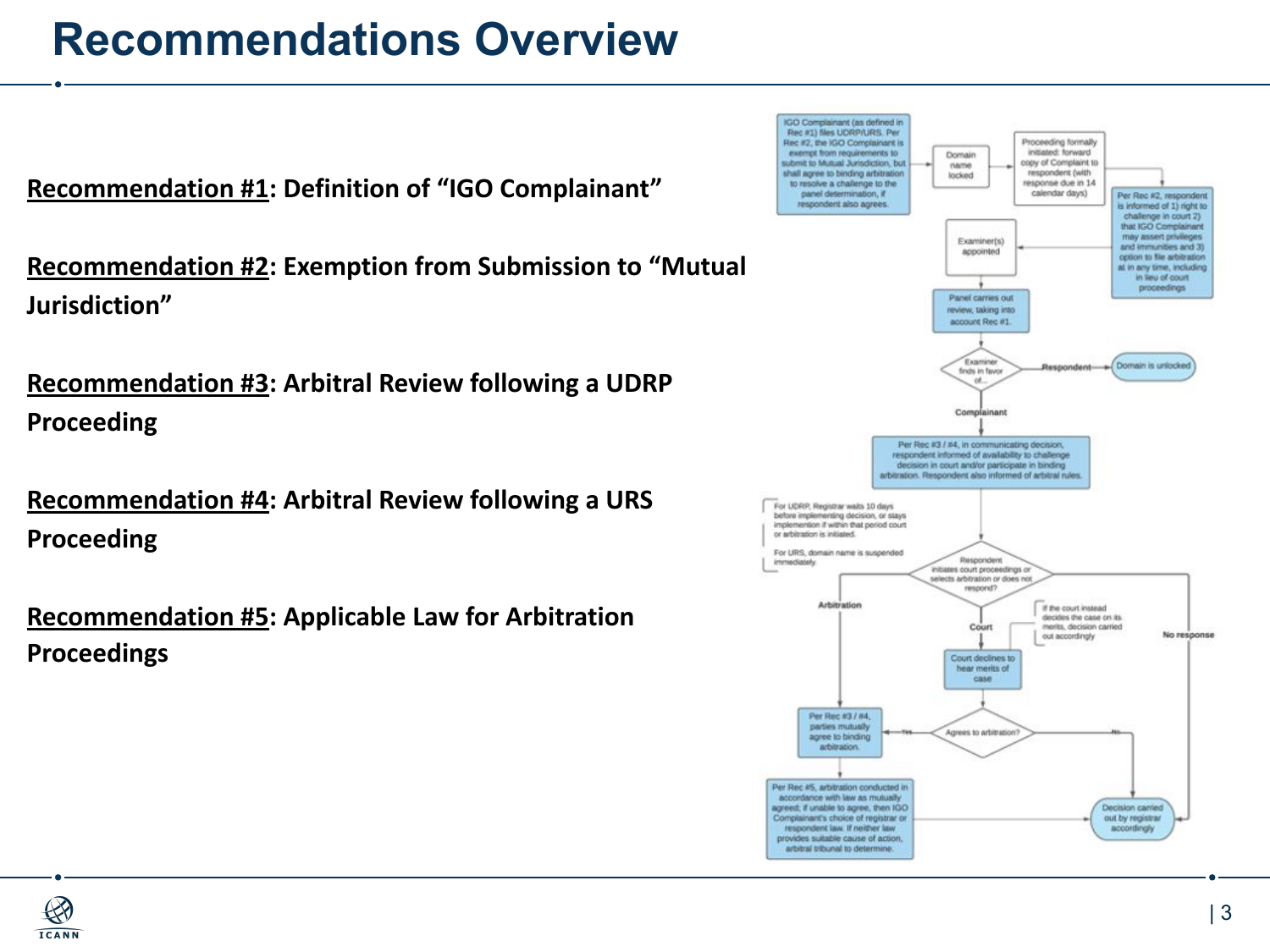## **Next Steps**

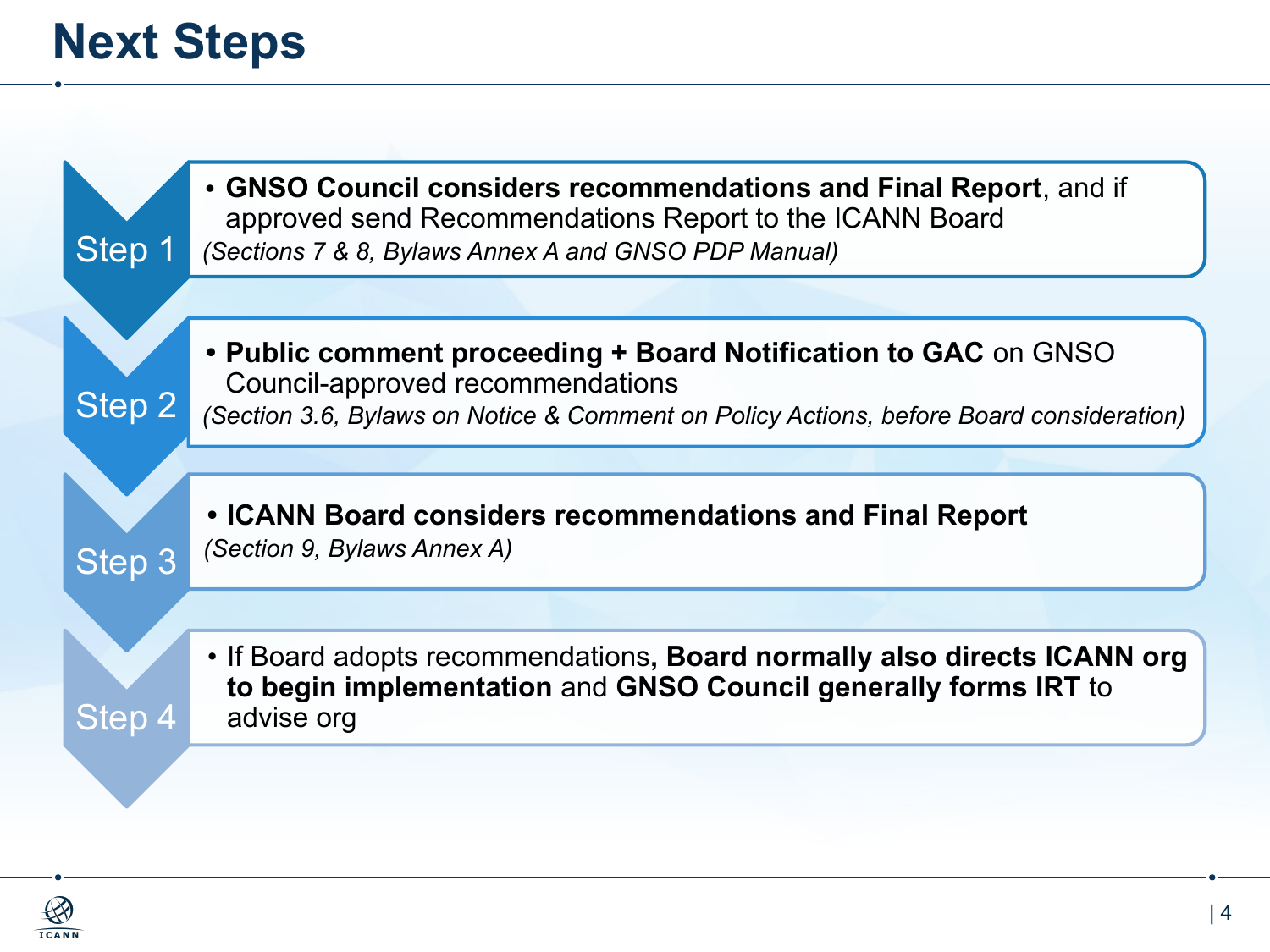# Questions?

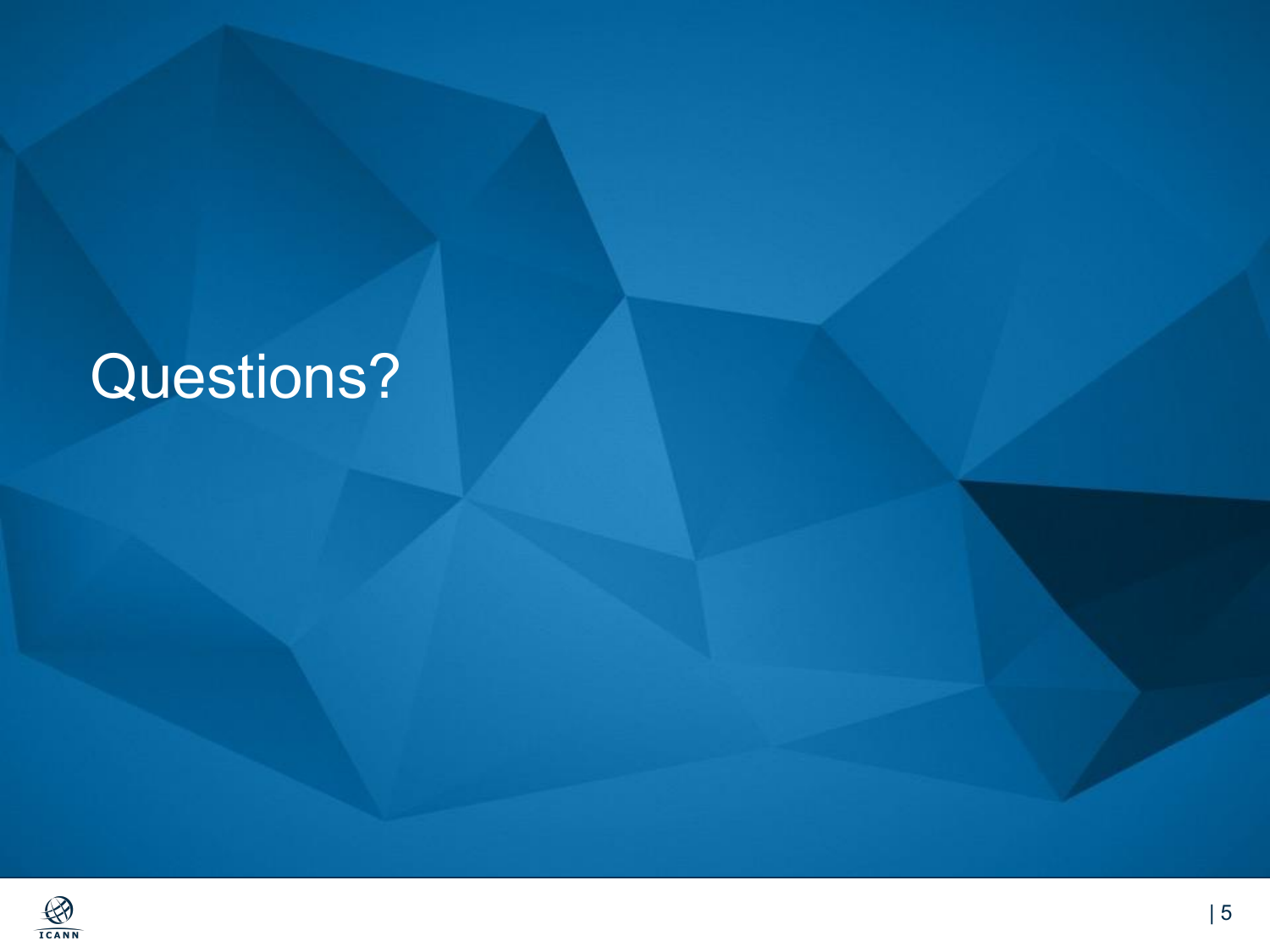#### **Resources**

**Project Page: <https://gnso.icann.org/en/group-activities/active/specific-crp-igo-epdp>**

**Final Report: <https://gnso.icann.org/en/issues/epdp-specific-crp-igo-final-report-02apr22-en.pdf>**

**Wiki Space: <https://community.icann.org/display/GNSOIWT>**